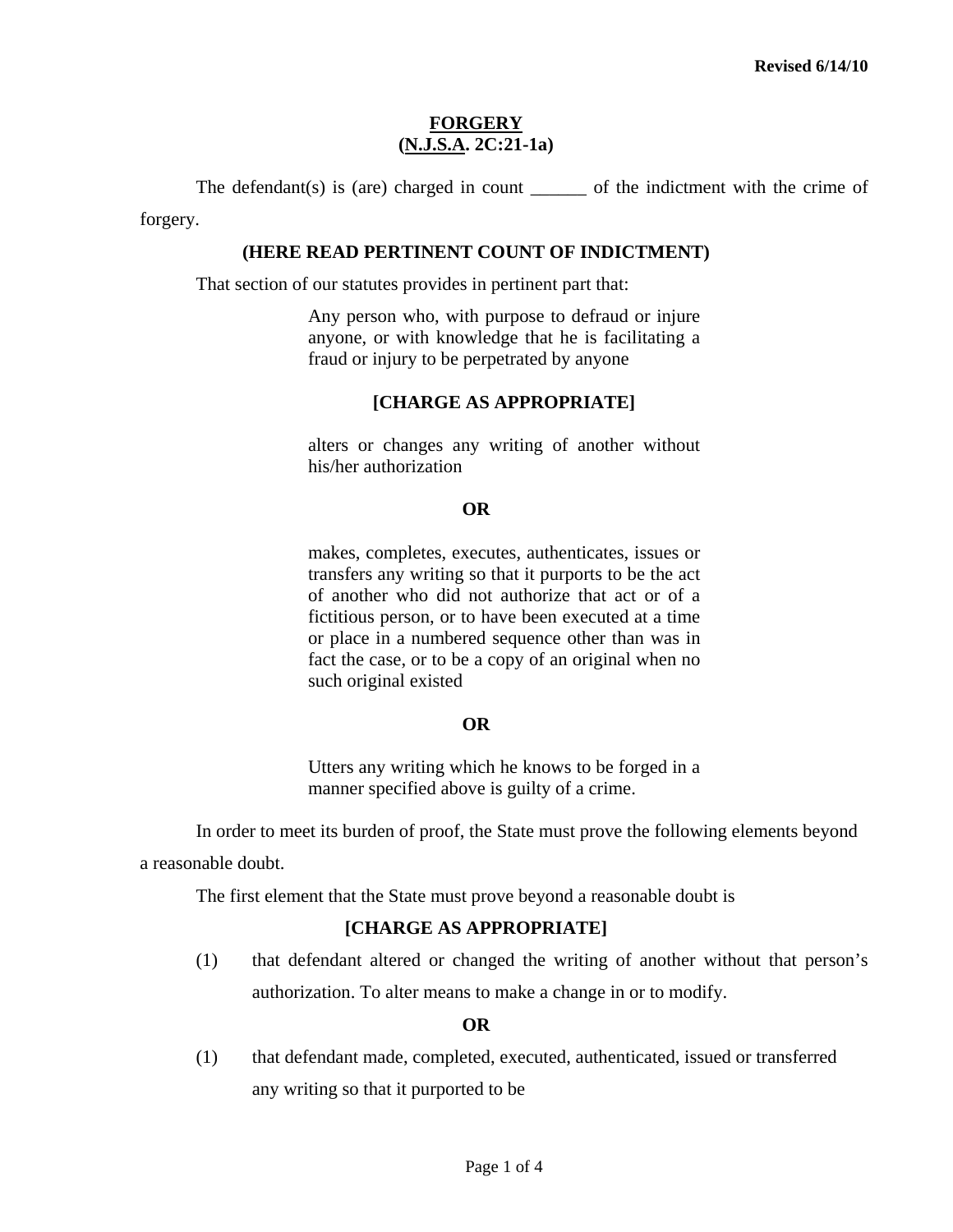(a) the act of another who did not authorize the act

# **OR**

(b) the act of a fictitious person

# **OR**

(c) to have been executed at a time or place in a numbered sequence other than was in fact the case

## **OR**

(d) to be a copy of an original where no such original existed.

# **OR**

(1) that defendant uttered any writing which he/she knew to be forged. [Here set forth manner in which State alleges forgery occurred]. To utter a writing means to put or send into circulation and includes displaying of a forged document even without having made or issued the document.

 A "writing" includes printing or any other method of recording information, money, coins, tokens, stamps, seals, credit cards, badges, trademarks, access devices and other symbols of value, right, privilege or identification including retail sales receipts, universal product code (UPC) labels and [choose appropriate] forged, copied or imitated checks.

Information includes, but is not limited to, personal identifying information. Personal identifying information means any name, number or other information that may be used, alone or in conjunction with any other information, to identify a specific individual and includes, but is not limited to, the name, address, telephone number, date of birth, social security number, official State issued identification number, employer or taxpayer number, place of employment, employee identification number, demand deposit account number, savings account number, credit card number, mother's maiden name, unique biometric data, such as fingerprint, voice print, retina or iris image or other unique physical representation, or unique electronic identification number, address or routing code of the individual.<sup>[1](#page-0-0)</sup>

 In this case, the State alleges that the writing was \_\_\_\_\_\_\_\_\_\_\_\_\_\_\_\_\_\_\_\_ (choose from items listed above).

<span id="page-1-0"></span> $\frac{1}{1}$ N.J.S.A. 2C: 20-1v.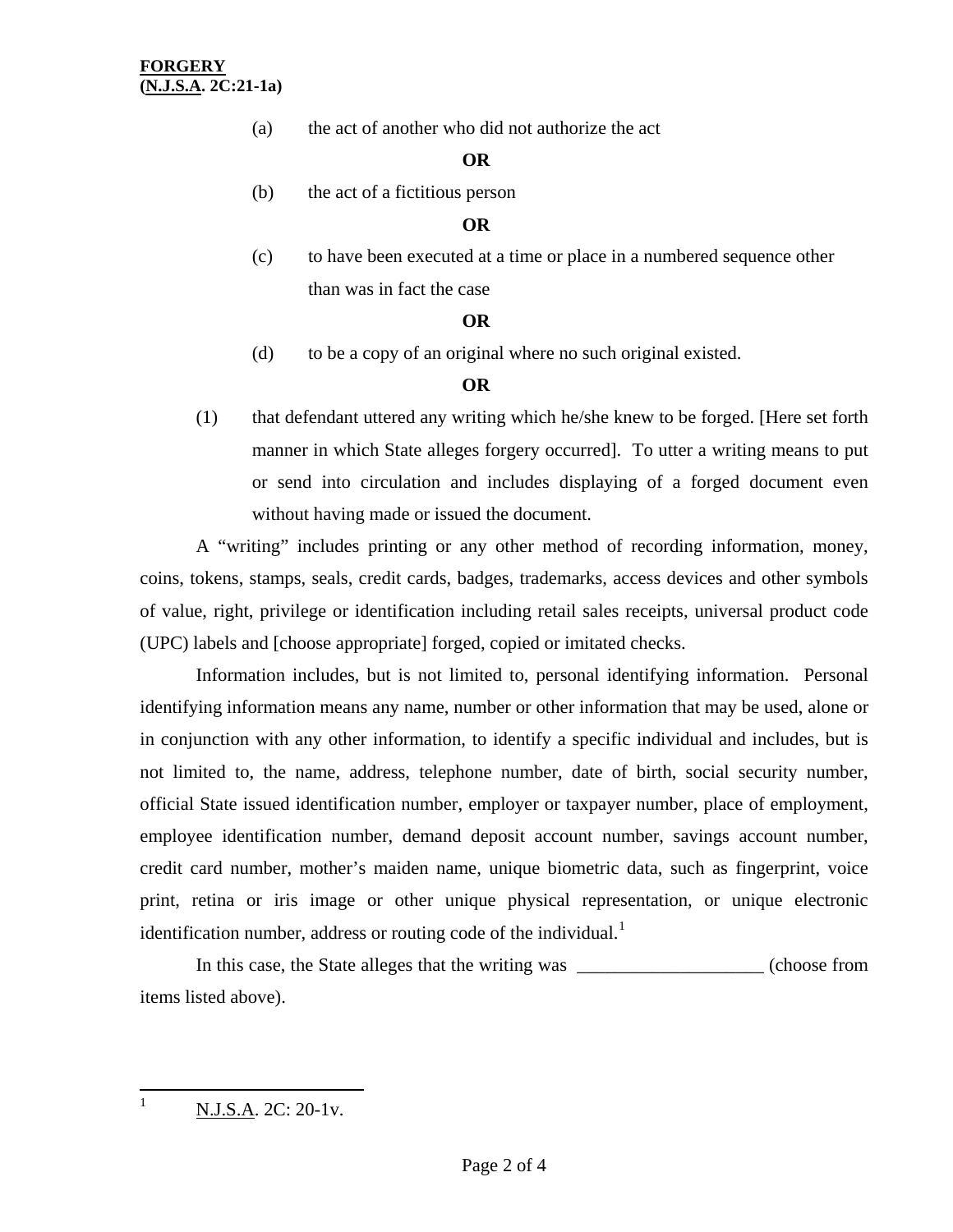#### **FORGERY (N.J.S.A. 2C:21-1a)**

The second element that the State must prove beyond a reasonable doubt is that defendant acted with the purpose to defraud or injure or with the knowledge that the defendant is facilitating a fraud or injury. $^{2}$  $^{2}$  $^{2}$ 

 A person acts purposely with respect to the nature of his/her conduct or the result of that conduct if it his/her conscious object to engage in conduct of that nature or to cause such a result. A person acts purposely with respect to attendant circumstances if the person is aware of the existence of such circumstances or believes or hopes that they exist. "With purpose," "designed," "with design," or equivalent terms have the same meaning.

 A person acts knowingly with respect to the nature of his/her conduct or the attendant circumstances if he/she is aware that his/her conduct is of that nature, or that such circumstances exist, or he/she is aware of a high probability of their existence. A person acts knowingly with respect to a result of his/her conduct if he/she is aware that it is practically certain that his/her conduct will cause such a result. "Knowing," "with knowledge," or equivalent terms have the same meaning.

 To defraud means to deprive a person of property or any interest, estate, or right by deceit, artifice, trickery or cheat. To injure means to cause any damage that may ensue to the good name, standing, position or general reputation of the purported author of the statement. It may also mean to misrepresent or injuriously affect the sentiments, opinions, conduct, character, prospects, interest or rights of another.

 Purposely or knowingly are states of mind and cannot be seen and can only be determined by inference from conduct, words or acts. Therefore, it is not necessary that witnesses be produced by the State to testify that a defendant said that he/she purposely or knowingly did something. his/her purpose or knowledge may be gathered from his/her acts and his/her conduct and from all he/she said and did at the particular time and place and from all the surrounding circumstances reflected in the testimony [and evidence adduced at trial].

 If you find that the State has proven the elements of the offense beyond a reasonable doubt, then you must find him/her guilty. If, however, you find that the State has failed to prove any of these elements of the offense beyond a reasonable doubt, then you must find defendant not guilty.

# **[CHARGE IF APPLICABLE]**

<span id="page-2-0"></span> $\frac{1}{2}$ 

See State v. Felsen, 383 N.J. Super. 154, 164 (App. Div. 2006).